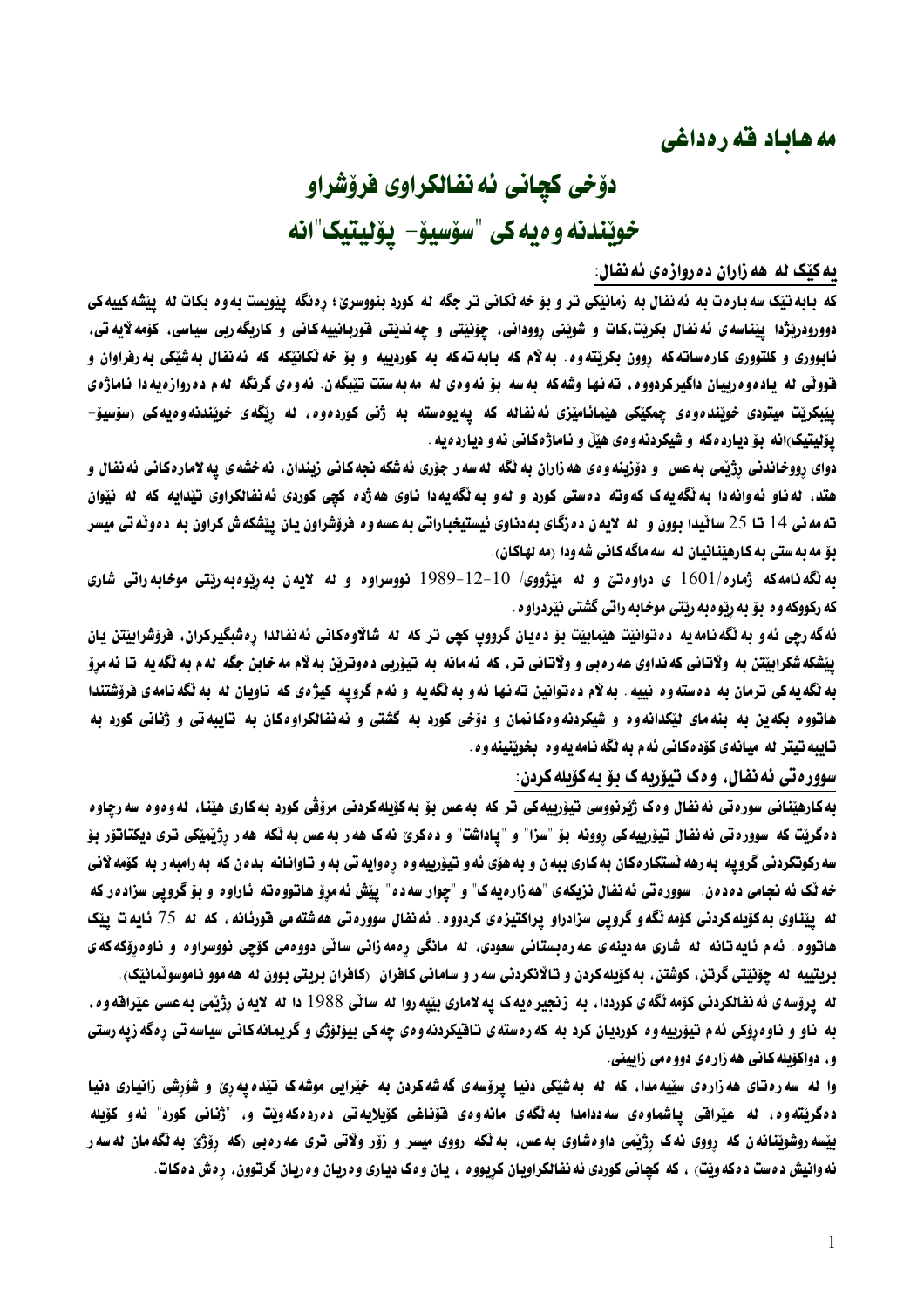لیّرهدا وشهی "فروّشتن" ته نها ئاماژه په که به دوّخی کوّیله بوونی کورد به گشتی و ژنی کورد به تایبه تی، چونکه رژیمی به عس پیّویستی به وه نه بووه له بری نه وانه پاره وه ریگریت و فروشتنی کویله ی کورد و دک سه رچاوه یه کی داهات بیبوژینیته وه. چونکه خودی سامانی سروشتی کوردستان و نه وت به تایبه تی، که هه ر له رِوْژی دروستبوونی د هونّه تی زوّره ملیّی عیّراقه و ه دهستی به سه ردا گیراو ه د هونّه تی عێراقي کردووه به پهکێک له دهوڵهته دهوڵهمهندهکاني ناوچهکه. به∛م ئهو ئابوورييه له خزمهتي هاولاتيدا بهکار نهبراوه و ته نها له خزمه تی داموده زگای سه رکونکه ر به گشتی و دژی کورد به تابیه تی به کار براوه .

به نگه نامه ی فروشتنی ژنان و کچانی کوردی نه نفالکراو لیرهدا ناکری ته نها وهک کونتراکتیکی بازرگانی کوبله بیژمیرین، نهگه رچی يه كيّک له ناماژهکانی ئه و به نگه نامه يه ش کۆيله فرۆشييه ، به نکه ًله و رهفتارهی به عسدا کۆمه نَيّک دۆخی هيّمائاميّز هه ن که ده توانريّت وهک کۆدێک پان کۆمه ٽەکۆدێک بۆ ٹێکدانەوەی ھێماکان ٹەبەر رۆشنایی پێوەرەکانی کۆمە ٽناسی سیاسەتدا بەکار بهێنین. کە من ٹێرەدا له م خالانه دا کويان د ه که مه و ه :

يه كه م: فروّشتن يان ييشكه شكردن وهک كوّديّک بوّ به تائكردنه وه یمروّڤی كورد له سيفه ته مروّڤانه كه ی و كردنی به "شت" و"كالا"، كه دهکريّت نُه و شتانه له ئاٽوگۆريکی بازرگانيدا بگۆردريّنه وه به "پووڻ و پاره". يان وهک دياری پيّشکه ش بکريّن به دۆستانی نزيک.

دووم: "کچ و ژن" که له کلتووری باوکسالاریدا کۆدی شه رەفی ییاویان ییدراوه و شه رەفیش تا رادەی زیدەرۆیییەکی کوشنده بایه خی رهوشتیی بو داتاشراوه و، کراوه به کلیلیکی ترسناک بو دهرگاکانی دهروونی مروّڤی نه ربتی له و کوّمه نگایانه دا، ئهم دوّخی فروّشتنه ی کچاني کوردي ئه نفالکراو کۆديکه به عس وهک چه کيکي ده رووني بو زه بروه شاندن له ده رووني نيرينه ي کورد به کاري ده بات و وهک هيماي هه نو دشانه و دی شه ردف و نامووسی پیشانی د ددات.

سپیهم: ناردنی کچان و ژنانی ئه نفالکراو بو سه ماگه و یانه ی شه وان دیسانه وه کودیکه یه یوه سته به رهوشت "به و مانایه ی کلتووری خیِلْ ییناسه ی کردووه". شه وکاری ژن له سه ماگه کاندا جگه له فروشتنی شیله ی جه سته ی ژن و بوونی به نامراریکی سیکسی بو تیرکردنی يياواني "نه وسني سيّكس" چيديكه ناگه يه نيّت. له م دوّخه دا هه ناردني "كچان"ي "كورد" بوّ "شه وكاري له سه ماگه كاندا" كوّديكه و به عس ويستوويه تي به م هيمايه به كورد بِلَيْتَ:

- توْ ئه گه ر مروّڤ بيت مروّيه کي کوّيله يت و من خاو هنتم.
- بهودي كه كردوومي به كۆيلەي خۆم و ئازاد نيت،ئەبەھاكانى مرۆڤ خاٽيت دەكەمەودو دەنكەم بە شت و مەكى خۆم، ده تفروّشم يان ييّشكه شتّ دهكه م به دوّستانم، ئه وه شتيّكه ته نها خوّم بريارده رم تيايدا.
- تۆ كە ئەوەندە يەيوەستى بە شەرەڧەكەتەوە، ئەوەتا شەرەڧى تۆم بۆ شەوكارى ئە سەماگەكاندا ناردووە و شيلەي شه ره في توّ له و گوّره دايه و هه رکه سيّ بيه ويّت ده توانيّت به چه ند جونه يهيّکي ميسري بيمژيّت.
- تۆ كه شه رهفت تاقه به هايه ك بووه شانازيت ييوه كردووه، ئيدي مافي شانازيكردنت به خوّته وه نه ماوه و ميّژووي توّم له ناو شه رمه زاربدا خوساندوو ه .

دیاره کلتووری به عس کلتووریکی زوّر توْخکراوهی خیّله کانه و ژن له و کلتووری خیّله دا چه کی شه رهفه و به کارهیّنانیکی کارای هه بووه له کوشتن و بیبایه خکردنی یه کتریدا. تۆلّه و سزادان له به رامبه ر رهفتاریکی سادهی دژبه یه کدا له کلتووری خیّلدا له نۆرمه هه ره باو و سه یاوهکانه. ژن له کلتووری خیّلدا وهک نامرازبکی توّلهکردنهوه و دوژمنایه تی بهکار براوه و، وهک نامرازی ناشتبوونهوه و دۆستابه تېش دىسان بەكار براوە.

#### بۆ نموونە :

هه نديّ جار له سه رکيّشه په کي سادهي وه کو "چووني رانه مه ري په کيک بوّ ناو خه له و خه رماني ئه ويتر" ، پياويکي سه ر به "خيّلي خه له وخه رمان"ه که الاقه ی ژنیکی له بنه مانّه پان "خیّلی رانه مه ر" کردووه به هیّمای نه تک کردن و نابرووبردن، به نامانجی بيّبايه خكردني له ناو عه شاماتي يه كجوّربيركه رهوهي خيّلْه كاندا. خيّلّي يه كه م فرسه ت له پياوي ئه تككه ر ده هيّنئ و دهيكوژيّت. له فرسه تیکی دیدا ئه مجاره "خیّلی رانه مه ر" ژنیکی سه ر به "خیّلی خه له وخه رمان" دهکه ن به نامرازی توّله و له فرسه تیکی تریشدا ییاوی ئه تککه ري دووهميش به و ده رده ي په که م ده بريت و خوين له نيواندا ده بيته گه وره ترين هه ره شه و دوورنييه تا ريشه کيشکردني په کتري درێژه بخايهنيّت. دواي پرۆسه په کې درێژ و زنجپر ه په ک له نه تک و تۆڵه و سزاي فيزيکي و ده رووني و رهوشتي په کتري، له ئاکامدا کۆنگرەي ھەردوو خێڵ بۆ خۆشکردنى خوێن و ياککردنەوەي ئەو حسابانەي نێوانيان ژنگەلێکي ھەردوو خێڵ لە يياوگەلێکي ھەردوو خێڵ "ماره" دهکهن و کێشهکه بوّ پیاوانی خێڵ کوّتایی دیّت. لیّرهدا ئهگه رچی دهستهواژهی "مارهکردن" ئاماژهیه بوّ رهوایه تیدان به کرده و يرۆسەي ھاوسەردارييەكى ئاسايى كە بە گوزارە ئايينييەكەي يێى دەگوتريت "زواج شرعى"، بەلام ئە ئێوەرۆكدا جگە ئە ئاٽوگۆرێكى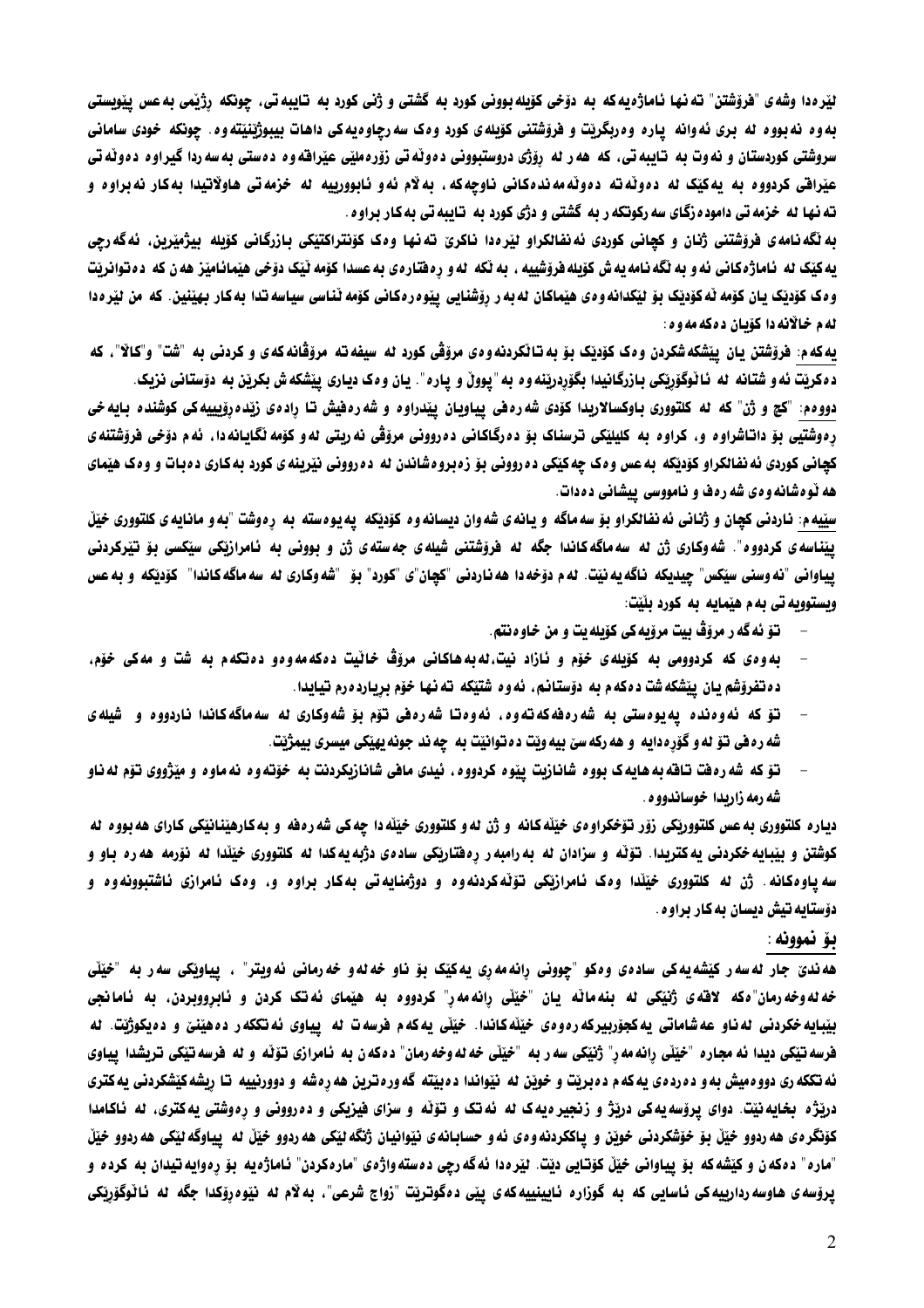کۆيلانه به ژن له ييناوي چارەسەرکردني کيشەي يياواني خيّلەکان که "يياوان" خۆيان دروستيان کردووه، هيچي تر ناگەيەنيت يه يو دندي سيكسي نيوان ئه و ژن و ميرده "شه رعي"يه ش ئه ويه ري نائاره زوومه ندانه و ناره وايه .

به عس له فه رمانر دوایی خوّیدا یشتی به "عه فلّی ناعه فلّانی" و "کلتووری نالوْژیکی" خیّلْ ده به ست بوّ پاراستنی پایه ی خوّی و تا توانیشی ئهم کلتووردی له به رژهودندی دهسه لاته که ی خوّیدا توّخ کردهوه. بایه خدان به پرسی شه رهف و توّخکردنه ودی ئه و پیّناسه نالایقه ی شه رهف که له کلتووری خیّلدا له جهستهی ژندا به رجهسته دهبیّت، ههولیّکی سه رگرتووانهی به عس بوو که بیرکردنه وهی پیاوانی ئه و ولاته ی له گه شه سه ندن خست و ژنانی ئه و ولاته ی له به های مروّڤانه ی خوّی خانی کرده و ه و کردنی به کالای خیّل

ریگهگرتن له هه موو جوّریکی گه شه سه ندنی فیکری و کلتووری له ناو خه لکی عیّرافدا به گشتی له لایهن به عسه وه نهو ناکامه ی لیّ كه وته وه كه عيّراق كۆمه نگه يه كي ئاسايي نه بيّت وه ك چۆن له تيۆرييه كاني كۆمه نّناسيدا ييّناسه بۆ كۆمه نگه كراوه ، به نّكه بريتي بيّت له کۆمه ٽئ خێٽي هه ره پريميتيڤ که غه ريزهکان ده پائبزوٽنئ و له هه موو جۆره ئاکار و بيرکردنه وه په کي عه فلائي به ده ر بيت.

به عس به ياسا ئهم كلتووري خيّلَه ي يشتقايم دهكرد تا ئه و راده يه ي ره وايه تي به يياواني بنه مائه بدات كه ميّينه كاني بنه مائه بكوژن ئهگه ر ئاکارتِکی شه رهفرووشینیان ئه نجام دابیت. بو ئه و کوشتنه ش سزایهکی ئه وتو نادرین که کاریگه ری له ژبان و خوشگوزه رانی داهاتوويان بكات. يه پر دويكردني ياساي "غسل العار" ئه و ياسايه بوو به ته واوي كۆيله يه تي بۆ ژني ئه و دمڤه ره تۆمار كرد.

کورد له باشووری کوردستاندا که داگیرکراوی دهونّه تی عیّرافته ؛ زیاتر له هه موو شویّنیکی تری ژیّر دهسه لاتی به عسی فه رمانرهوا، له هه موو چۆربکی گه شه سه ندنی نابووری، کۆمه لایه تی و کلتووری دواخرابوو. کلتووری خیّل په ره ی پیّ ده درا. پیاوانی خیّل چه کدار دهکران و دووی سه رهک خیّل یان سه رهک عه شیر متیّک ده خران. پیشبرکیّی عه شیر متگه ری و خیّلگه ری به تایبه ت نه سالانی هه شتاکاندا و نه سه ردهمی شه ری هه شت ساٽه ی عیّراق-ئیّران دا له کوردستاندا یه رهی ییّ درا و گه یه ندرایه چلّه یوّیه . له ییاوانی عه شیر ه ت "فه وجی خه فیفه " و له سه رانی عه شیر دت " موسته شار" دروست دهکران و ده خرانه دوّخی ییشبرِکیّ له گه لّ یه کتردا بوّ چه کدارکردنی زوّرترین ژمارهي پياوان له ناو "فه وجه كاني خه فيفه "دا. ئه م ديارده يه چه ند ئاما نجيّكي بوّ به عس ده پيكا، كه ئه مانهي خوارهوه گرنگترينيان يوون:

- 1. به هۆی شه ری (عیّراق- ئیّران) هو و ژماره یه کی رُوّر سه ربازی کورد له به رهکانی شه ر هه نّدههانن. بوّ ئه وهی ربّگه له وه بگریّت ئه م سه ربازه هه لاتووانه بچنه شاخ و ببن به ییشمه رگه و له به رهی دژی به عسدا شه ر بکه ن، بیری دروستکردنی " افواج خفيفه " ئه م کێشه په ی بو به عس سووک کرد ه و ه .
- 2. گېنو نه وه يا بيري عه شير ه تگه ريې و کلتووري خپّلْ له کوردستانيشدا توځ کاته وه و خه نکي کوردستان يابه ند بکات به نورمه کاني خیّل و سهرهک خیّلهوه. به داهیّنانی نُهو فهوجانه و پایهدارکردنی سهرانی خیّل به ناوی "موستهشار" موه، بوّ بهعس قه دبرترين ريگاي گه يشتن بوو به و يلانه سياسي و كۆمه لايه تييانه ي كه بۆ كۆنترۆٽكردني خه ٽكي كوردستان كێشابووني.
- 3. له بیری عهشیر دنگه ری و خیلگه ریدا بیرکردنه وه له به های رهوشتندا، رهوشتیش له به های شه رهفدا چر دهکریته وه شه ره فیش بریتییه نه سیکس و نوَرگانی سیکسی ژنهکانی خیّلْ و بنهمانّه. به عس به یه رهدان به کلتووری خیّلْ و به های شه ره في خيّلٌ، به تايبه ت له كوردستاندا سوودي زوّري ييّ دهگه يشت و به و كليله ده يتواني زوّرترين ده رگاي به رهه نستيكردني کورد دژی داگیرکراویی کوردستان و ژێردهسته یی نه ته وهکه ی فوفلّ بدات. چونکه نه وهی به یله ی یه که م دیت له کلتووری خیّلدا ياراستني داويّني ژن و کچاني بنه ماٽه يه . شه رهفپاريّزي له يله ي يه که مدايه و "سيّنترالْ" ه و، ولاتپاريّزي له يله يه کي دوو مم يان خوارتردايه له كلتووري خيّلْدا هيّندهي داويّني ژن و كچهكاني خه ته ر له سه ر شه ره في دروست دهكه ن، نيو ئه وهنده داگیرکراویی خاکه که ی و ژُیِّرده ستی خوّی و لاوازیی که سایه تپیه که ی خه ته ری له سه ر دروست ناکه ن. له کلتووری خیّلدا کانتیک يياو بكه ويّته نيّوان دوو ئه ٽته رناتيڤه وه "شه ره فيارٽِزيي" پاڻ "ولاتيايٽِزي"، بيّ سيّ و دوو كردن په كه ميان هه ٽده بِژيْريّت و شه ره فیاریّزیش بوّ ئه و بریتییه نه چرکردنه و ه و بیر و هوّش و وزه و توانای نه پاراستنی "کوّنتروّنّکردن" ی داویّنی "ئوّرگانی سيّکس" ی ژنانی بنه مانّه و خيّنّه که ی. بوّيه توْخکردنه وه یکلتووری خيّلٌ له کوردستاندا زوّر ئامانجی بوّ به عس دهسته به ر ده کرد و له هه مووشیان گرنگتر بو نه و بیّ هیّزکردنه و ه ی به رهه نستی به عس یان بزووتنه و ه ی رزگاریخوازیی کورد بوو
- 4. که بیر و هۆشی مرۆڤی کوردی وابه سته ی شه رهف کرد، ئیدی نیدانی بیر و هۆشی مرۆڤی کورد به خودی ئه و چهکه "چهکی شه رهف" دهبینته کاریگه رترین چهک بو شکاندنی که سایه تی و شیواندنی ده روون و رووخاندنی وره و که مکردنه وهی وزهی سه دان نموونه ي روون له ژباني روَژانه ي ئيمه دا دمېن به به ٽگه ي ئهم بوّجوونه . که من ليره دا ئاماژه به ديارترين نموونه

3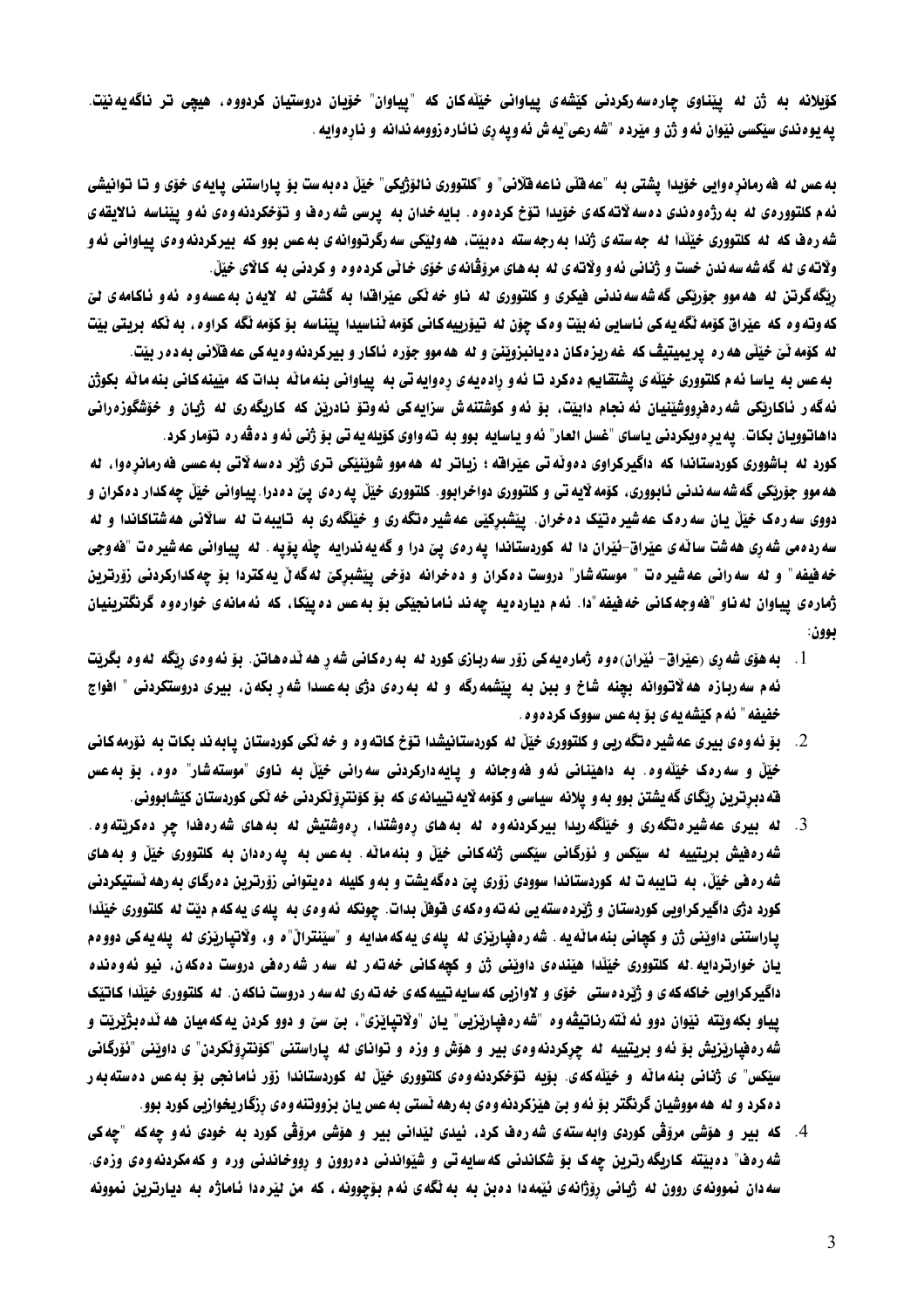دەكەم. ئەگەر تەماشاي ئەو دوكومينتارانە بكەين كە نە تەنەفيزيۆنەكانى كوردستانەوە نە سەر كارەساتى ئەنفال دروستکراون، يان ئهو ئينتهرڤيوانه يخوٽنينهوه له روَژْنامه و گوَڤارەکاندا له سهر کارەساتی ئهنفال و زەبروزەنگه يياده کراوه کانی رژيمی به عسن له کوردستاندا، دهبينين يياوی کورد به خهمه وه به لام زوّر به خهميکی ئاساييه وه باسی ویرانکردنی 4500 دیّی کوردستان دهکات. باسی کیمیابارانکردن، گولله بارانکردن، له سیّدارهدان و دهیان جوّری ئه شکه نجه ی تر ده کات که به عس رووبه رووی کوردی کردۆته وه . به لام که دمگاته باسکردنی ئه وهی که به سه ر زبلله کانی ئه نفاله وه "ده رییّی ژنی کورد" هه نّواسراوه ، ئیدی شیّت و هار دهبیّت، دهداته یرمهی گریان. ئهگه ر به ئاشکراش نهگری، ههست به کلّیه سه ندنی ناخ و ده روونی دهکهیت. له کلتووری خیّلدا به گشتی وایه و ئه مه ته نها دوّخی پیاوی کورد نییه و یه یوهست نییه به گه لی کوردهوه، ئه مه یه یوه سه ته به کلتووری خیّنه وه. عه فنّی پیاوی خیّنه کی له سه ری خوّیدا نییه، به نّکه له ناو ده رییّی مِيّينه کاني بنه ماٽه دايه . بِوّيه "د ەرييّ" ي ژن د ەبيّته کوّدي کوّيله کردني و، دوژمنانيشي د ەتوانن به ياريکردن به م کوّد ه ياري به "هۆشى گشتى" ئە وانە و ە بكەن.

5. ژن له کلتووری خێڵدا به هوّی ئه وه وه که کراوه ته کودیکی هیّنده خه ته ر ؛ بوّمبایه کی کوّککراو له جه سته یدا دانراوه بوّ ته فروتووناکردنی خوّی و بنه مانّه و خیّنّه که ی، ئیدی له گه شه سه ندنی ئاسایی دهکه ویّت و خوّیشی بایه خی خوّی ته نها له داويني خوّيدا دهيبنيّت. خوّيشي خوّي به بوونه<code>و</code>دريکي گوناه و بيّنُه رک و لاواز دهيبنيّت. ژنيکي سه ر به و کلتووره زوّر به خه مساردی و به ته واوی باوه ره وه به خوّی ده نّیت (زه عیفه). نه مه نه ک له ناو چینی نه خویّنده وارانی ژناندا به نکه له و ژنانه شيان ده بيستين كه خويندني بالايان ته واو كردووه و له چاو پياويكي نه خوينده واردا خويان به زه عيف و ئه و به به هيز دهبينن. بهم پێيهش هه ردوو توخمي سه رهکي کۆمه ٽگه "ژن و پياو" به هۆي به هاي دردۆنگي شه رهفه وه له گه شه سه ندني ته ندروست دهکه ويّت و، هوّش و بيريان وابه سته ی به هايه کی دردونگانه "وه همی" ده کريّت و، به ها راسته قينه کانيان له بير ده بریته وه که بوّ گه شه سه ندنی که سایه تپیان پیویسته .

دوژمن له دوْخِيْكدا كه داگيركه ري ولاته كه ش بيّت يسيوْري شاره زاي بواري كوّمه نّناسي سياسه ت "سوّسيوْ يوْنيتيك"، و ده روونناسي سياسه ت "سايكۆ يۆٽيتيك" دەخاتە كار بۆ دۆزبنەوەي رېگايەكى ھەرە قەدبر و كاريگەر بۆ كاركردنە سەر دەروونى دوژمن و بەرھە ٽستكارەكانى. به عس به کوّدی "شه رهف" کوّمه نگه ی عیّرافتی به گشتی خه ساند و، له دوّخی کوردیشدا ئهم کوّدهی هیّنده کارا خستبووه کار که یله ی يه که مي له ته رکيزي بيري مروّڤي کورد ، له جياتي بيري ڕزگاري نه ته و ه يي پيّ سپِيّردرابوو .

ساٽي 1979 هه رکه سه ددام حوسێني ديکتاتور فه رمانړهوايي به دهستهوه گرت، به هوّي ئهوهي خوّي فاٽبووي کلتووري خێڵ بوو، ده يزاني بوّ ياراستني يايه و سايهﺉ خوّي چوّن کايه بهم کلتووره و کوّدهکانيهوه بکات و به رنامه يه کي به رفراواني بوّ به خێڵه کيکردني کۆمه نگه ی عیّراق دروستکرد و گه لی کوردیش وهک گه لیّکی هه میشه به رهه نستکاری رژیمه کانی عیّراق به رنامه ی تایبه تی و چری بوّ دانرا بِوْ لِيِّدانِ و لاوازکردن و که مر دنگکردنه و دی شۆرشه کانی، بِوِّيه له کوردستانيشدا کلتووری خَيْلْ بِايه خی هه ره زۆری ييّدرا .

له سه رهتای سانّی ههشتادا به هه زاران خیّزانی پیّشمه رگه و به تایبهت "دایک و خوشک" انیان به بارمته دهگیران و مه رجی ئازادکردنیان به ند بوو به خوّبه دهسته وهدانی کور ، باوک، براکانیان که پیشمه رگه ی یه کیّک له حیزبه به رهه نستکارهکان بوون و له ریزی شوّرشی رزگاریخوازی کوردستاندا خه باتیان دهکرد. گرتنی خوشک و دایک و هاوسه ر بوّ پیّشمه رگه چونکه وهک کوّدی شه ره فی به کار دهبرا و ههرهشهی بِوّ سهر شهرهفی دروستدهکرد، سهدان ییشمهرگهی ناچاری خوّبهدهستهوهدان دهکرد و نه بهرامبهر دوو ئه نّته رناتیڤدا "مانه وه و خه باتکرد بوّ رِزگارکردنی ولاّت" یان "هاتنه وه و خوّبه دهسته وهدان بوّ رِزگارکردنی شه رهف" دادهنران و، زوّربه ش ئه ٽته رناتيڤي رزگارکردني شه ره في هه ٽده بژارد. بوّ ئه م بوّچوونه به ٽگه و نموونه پيّويسته و من له ئه زمووني ژياني خوّم و ده وروبه رمه وه نه م نموونانه ي خواره وه ده هينغه وه :

نموونه يه يه كه م: له ساٽي 1980 دا كه من له زيندانيَكي شاري به عقووبه دا زيندانييه كي سياسي بووم، هه ر له و ماوهيه دا به عس ده ستی به سیاسه تی گرتنی که سوکاری ییّشمه رگه کرد و له هاوینی ئه و سانّه دا زیاتر له 200 که سی خه نّکی شاری کفری که زوّربه ی هه ره زوّریان بریتی بوون له ژن "که دایک ، خوشک و هاوسه ر" ی پیشمه رگه بوون (له هه موو شارهکانی تری کوردستانیشدا ئه م سیاسه ته يه يړهوی کرا). زوّرېه ی ئه و خێزانانه به ته سليمبوونه وه یکوړه کانيان به رده دراڼ، تياياندا هه بوو که هه واٽی شه هيدبوونی کوړه که يان دهگهیشته به عس به ردهدران. ژمارهیهکی زوّر که میان مانه وه که به بریاری "نیّبووردنی گشتی" ئازاد کران. نهم سیاسه ته دا که به عس يه يرهوي كرد ده توانم بِلَيْم نزيكه ي 80% ي يلانه كه ي سه ري گرت و به بارمته گرتني خِيْزاني پيشمه رگه "دايک، خوشک، كچ و هاوسه ر"، به شیکی زوّری ییشمه رگه ی ناچاری ته سلیم بوونه وه کرده وه. ئه و سیاسه ته ی به عس له وه وه سه رچاوه ی دهگرت که هیمایه ک بوو بوّ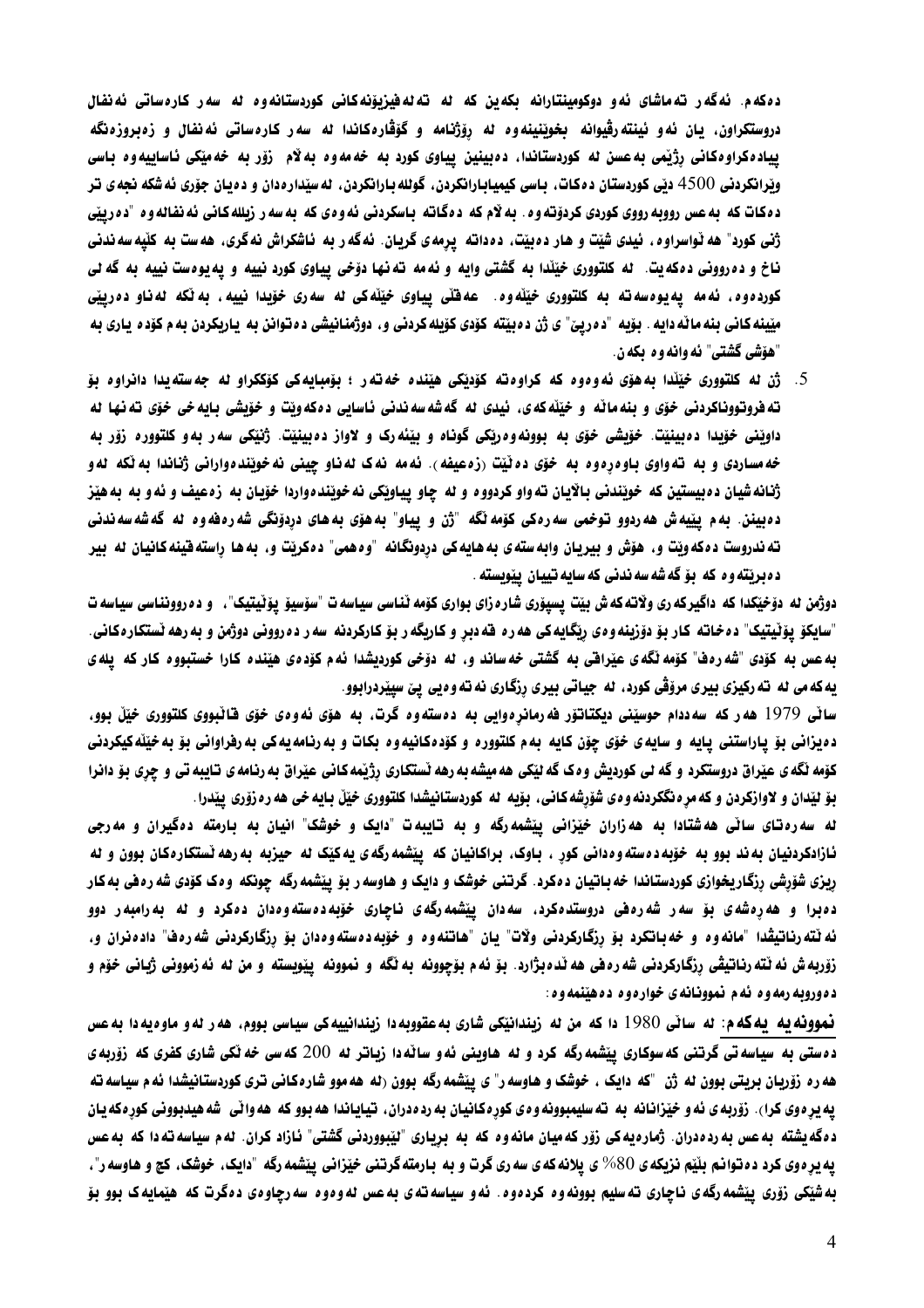به بارمته گرتنی "شه ره فی پیشمه رگه ". که ئه م نوّرمه له کلتووری باوکسالاریدا وایه و له کلتووری هه ره توّخکراوهی خیّلیشدا که به عس برهوی پیدابوو، رُوِّر رُمق و به رجه سته کرابوو موه.

نموونه ي دووهم: که به نگه ي ئهم بۆچوونه په دۆخهکه ي (مسته فا چاورهش) ه که ه په کێکه له سه رکرد مکانی په کێتی نيشتيمانی کوردستان. له دوای رووخاندنی رژیمی دیکتاتوری به عس و به دهسته و هاتنی هه ندیک به نگه ، ناشکرابوونی یه یوه ندی نهینی هه ندیک له ئه ندامانی سه رکردایه تی حیزبه کانی کوردستان به رژیمی به عسه وه ئاشکرا کرا و ئه و که سانه به "خاوهن فایل" ناوزهد کران. له ناو ئه وانه دا ناوی "مسته فا چاورهش" هاتبوو، ئه ویش بوّ ره تکردنه و ه ی ی ی ی یوه ندییه و هه بوونی فایلیکی له و شیّوه یه روونکردنه و دیه کی سه بارهت به وه نه روّژنامه ی هاولاتیدا بلاوکرده و د تیایدا دانی به وددا نابوو که نه و نه ییّناوی رزگارکردنی هاوسه رهکهیدا که نه زینداندا بووه لای به عس بوّ ئه وه ی فیّل له به عس بکات دوو نامه ی بوّیان نووسیووه و تپایدا به نیّنی هاوکاریکردنیانی داوه

من وهکو که سیی خوّم دوای خویندنه وهی ئه و دانییّدانانه ی که مسته فا چاورهش له روّژنامه ی هاولّاتیدا بلّاوی کردهوه گه و باوه رهم زیاتر لا جيگير بوو که ژنی کورد چوّن وهک چهکی ليّدانی پياوی کورد و رِووخاندنی ورهی بهکاربراوه. مسته فا چاورهش تاقه کهسيّک نه بووه كه نه به ردهم ئه و دوو ئه نته رناتيڤه خه ته ره دا دانراييّت، ومک نه سياسه تي به عس بوّ دهسته مۆکردني شۆرشگيراني كورد نه رنگهي به بارمتهگرتنی ژنانی بنه مانّه که یانه وه به به رفراوانی له کوردستاندا یه پر هوهیی دهکرا. من مسته فا چاورهش له نزیکه وه ناناسم و قه تيش رووبه روو نه مېينيووه ، به لام به هوّي به دواداچووني ليکوّنه رانه وه بوّ پرسي کورد و شوّرشي کورد ، بوّ پرسي کومه نگه و ژن و سیاسه ته کانی به عس له کوردستاندا، تا راده یه کی باش زانیاریم له بارهی ژبان و خه باتی ئه و و که سانی تری سه رکردایه تی حیزبه کان هه په . میّژووی ژبان و خه باتی ئه و و که سانی تری بنه مانه که ی دهکریّ گه واهی بن بوّ ئه وه ی که مسته فا چاورهش له و دانییّدانانه پدا که له روّژنامه ی هاولاتیدا بلاوی کرده وه راستگو بیّت و جگه له و دوو نامه یه و له پیّناوی هاوسه رهکه یدا یه یوهندی به به به عسه وه نه کردبيّت و فايله که ی ئه و ته نها بريتی بووبيّت له و دوو نامه يه و نه و دوو نامه يه ش بوّ فيّلکردن بووبيّت له به عس. **به لام** خودی ئه و دياردەيەش ئەرگومينتيكى روونە ئەسەر ئەو تيۆرييەي كە من سەبارەت ھە ئېژاردنى ئەنتەرناتيڤى "ولاتياريزى" يان "شەرەفياريزيى" باسم کردووه. مستهفا چاورهش ومک ههر پیاویکی تری کومه نگهیهکی نهریتی یهروهردهی کلتووریکه که تیایدا "شهرمف" کودی ناسنامه. که سایه تی، شانازی و به ها گرنگهکانی تره. ئه و دوو نامهیه بو فیلکردن له به عسیش نووسیبیتی و هیچ مه به ستیکی خيانه تکارانه شي له يشته وه نه بيت، ئه وممان ييّ ده ٽيت که "ئه و" هه ر ئامرازيکي بهکارهاتووي به رهوا زانيووه بۆ ده ربازکردني "هاوسه٫دکهی" که کۆدی "شه٫دف" ی ئهوه نه دهستی دوژمن. ئامرازهکهش که نهم پرسهدا بهکار هاتووه "ولاتیارتِرَیی" په که بۆ مه به ستی "شه ره فیاریّزی" به کاربراوه. له م لیّکوّنینه وه یه دا مه به ستّ دُه وه نییه دوّخی مسته فا چاوره ش به تایبه تی و وهک دوّخیّکی تایبه ت به "نُه و" باس بکریت، هیّندهی نُه وهی ومکو دوّخیّکی گشتی و یه یوهست به پرسیّکی گه وره و چاره نووسسازهوه باس دمکریّت. چونکه نهک ههر نهو، کۆمه نگهی کورد به گشتی گۆشبووی نۆرمهکانی کۆمه نگهی باوکسالارین و له ناو نهو نۆرمانهشدا "شهرهف" گرنگترينيان بووه بۆ پياو. بۆيە دەبينين ئەم دۆخە تايبەتييەدا پياوټكى كورد ئە يلەي سەركردايەتى رټكخراوټكدايە و خاوەنى میژوویه کی دوورودریژی خه بات و تیکوشانه له ساتیکی وادا که هاوسه رهکهی "که کودی شه رهفه که یه تی" دهکه ویته به ر مه ترسی شکاندنه وه نیدی به بن بیرکردنه وه له ناکامهکهی و له وهی که رهفتاریکی ناعه فلّانی له و جوّره له داهاتوودا رهنگه هه موو میّژووی تيْكَوْشَاني يخاته ژْتر گومانه وه . نامه يو دوژمنه كه ي د دنووسيّت و ربه فيّلْ) به نْيْني هاوكاريكردنيان د دداتي ٔ

<sup>&</sup>lt;sup>1</sup> له بارەی فایل و روونکردنەوە بلاوکراوەکەی مستەفا چاورەش بۆچوونی جیا نووسران و بلاوکرانەوە. بۆچوونەکان ھەندێکیان مەبەست*ى* سڀاسڀيان له پشتهوه بوو ۽ له بهرژهوهندي و ۽ له دژي مستهفا چاورهش، ههشبوون له ئهنجامي سۆزي پهتي بۆ پرسي کورد نووسرابوون. ئەوەي من لەم نموونەيەدا دەيخەمە روو سەبارەت بە دۆخى فايل و نامەكانى ئەم پياوە، جياوازە. بۆ ئەوەي پێش بەوە بگرم لێكدانەوەي جياواز لهوهي که من مهبهستمه بۆ ئەم نموونەيە بکرێت، حەز دەکەم ئەوە روون بکەمەوە کە من وەک لێکۆلەرێک ئەم نموونەيە تەنھا وەکو فاکتێک بەكار دەھێنم بۆ بەلگەداركردنى لێكدانەوەيەكى كۆمەلناسى سياسەت و ئەو سياسەتانەي بەعس لە كورستاندا پەيرەوييان كردووە. ناوھێنانى مستهفا چاوردش لهم لێکۆلینەوەیەدا بۆیە بە ئاشکرا باس کراوە و ناوی خوازراو بەکار نەبراوە "کە لە نەریتى لێکۆلینەوەدا باوە"، چونکە خودی ئەو مەسەلەيە بە ئاشكرا لە رۆژنامەكاندا لەسەرى نووسرا و مستەفا چاورەش خۆيشى لەم بارەيەوە روونكردنەوەى نووسى. ئەو ړوونکردنهوهیه بۆ لێکۆلینهوهۍ کۆمەلناسى، دەروونناسى و سیاسى وەکو فاکتێک زۆر گرنگه و خودى ئەو ړوونکردنهوەیەي مستەفا چاوړەش، ئهگەرچی ئەو بۆ بەرگریکردن لە ناسنامەی خۆی نووسی و بلاوی کردەوە، دەکریّ بايەخێکی مێژوویی ھەبێت و لە زۆر بواری لێکۆلینەوەدا بەكاربېرێت.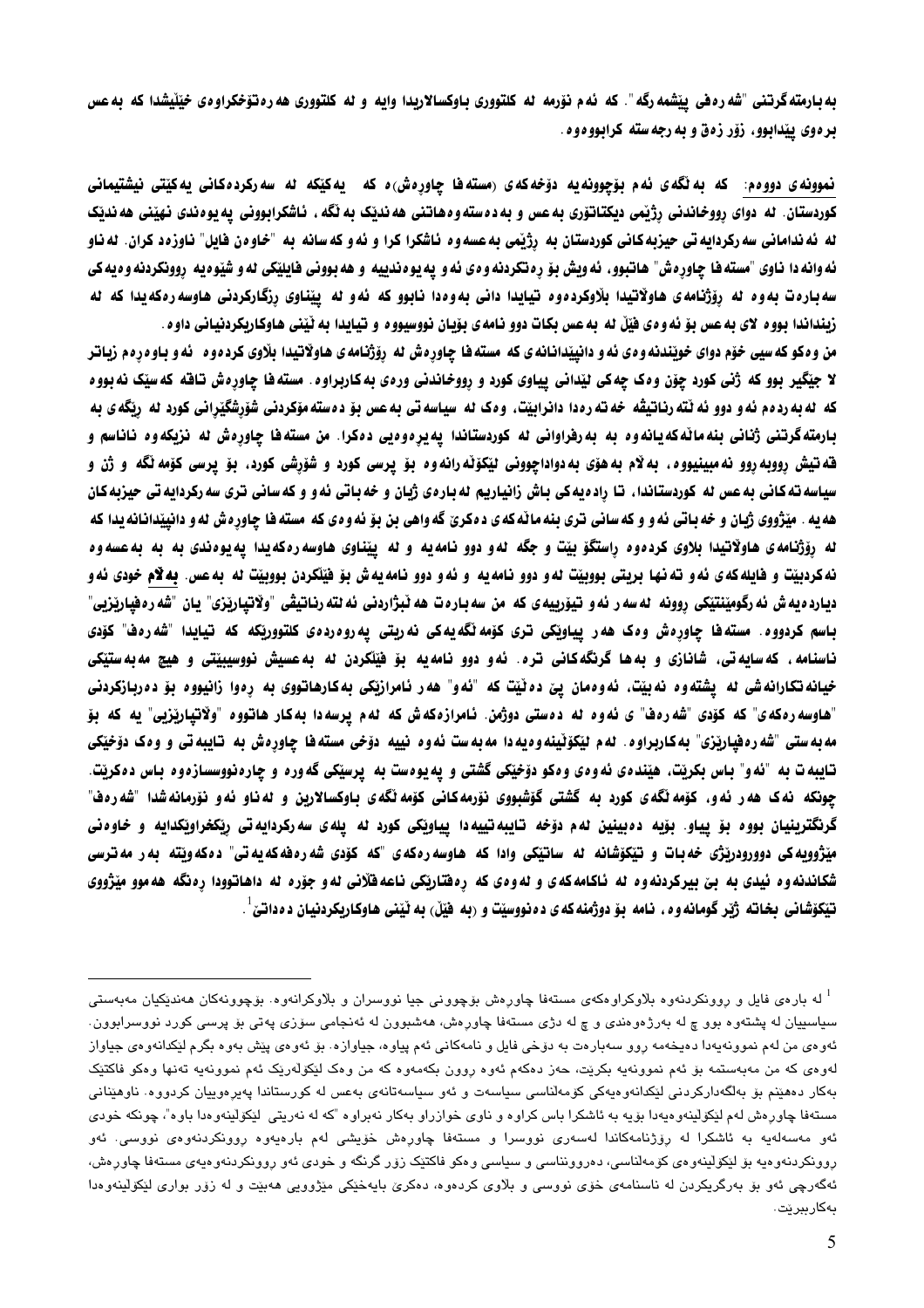كه رژيمي به عس ياري به كۆدي شه رەف دەكات له ييناوي دەستەمۆكردنى به رهه نستكاراندا و له ئاكامي ئه و يارىيەش دٽنياييه ، هۆي ئه وهيه ئه و ده زانيّت كه سيسته مي بيركردنه وهي كوّمه نگه چوّن له ناو ئه و تاقه به هايه ي كلتووري خيّلدا ديل كردووه. ليّر ددا ئه فسووسي گه ورهی ئیمه ئه وهشه که شۆرشگیران، رووناکبیران، سه رکردهکان و ئه وانهی که سیمبوّنّی رزگاریخوازی گه ل و نیشتیمانیش بوون نه پانتوانیبوو نه سیسته می بیرکردنه وهی خیّلْ ده رباز ببن و نوّرم و به های پیّچه وانهی نوّرم و به هاکانی خیّلْ بوّ خوّیان دابهیّنن و بوّ ئه وانیش شه ر ه فیارتزی له ولاتیارتزی گرنگتر بوو .

هه موو ئه و نيکدانه وه و شيکردنه وانه بو به نگه دارکردن و به گشتيکردني ئه و تيوّرييه يه که من نه م نيکوّنينه وه يه دا نه ئه نجامي خویندنه وهی دوّخی "به نگه نامه ی فروشتنی کچان و ژنانی ئه نفائکراو" دا پیّی گه یشتووم. ژنی کورد چونکه وهک کودی شه ره ف مامه نّه ی له گه نّدا کراوه ، فروّشتن و پیشکه شکردنیشی به سه ماگه و پانه کانه کانی میسر بوّ شه وکاری به مه به ستی نه ک هه ر بریندارکردنی هه ستی کورد، به نکه به مه به *ستی* **نه زیفکردنی ده رووونی کوّمه نگه ی کورد** به گشتی و پیاوی کورد به تایبه تی نه نجام دراون.

## ئه نجام:

ئه و به نگه نامه به و ئه و نموونانه ي له م ليكوِّنينه و ه يه دا هيِّنرانه به رتيشكي سه رنج و ليكدانه و ديه كي سوّسيوّيوّليتيكانه د ممانگه يه ننه ئه نجامیکی ترسناک و سه پر، که من مه ترسیی و سه پرییه کانی له چه ند خانیکدا به کونکریتی ده رده برم:

- کوّمه نگهی کورد کوّمه نگه یه کی نه ریتییه و، ئه و سیاسه ته شی که به عس یه پرهوی دهکرد له کوردستاندا ئه نجامیکی وای هیّنا که کلتووری ختِلّ و نوّرم و به هاکانی نهم کلتووره نه کوردستاندا به هه موو مه ترسییه کانیه وه نه لایه ن هه مووانه وه به رووناکبير و شۆرشگير دکانيشه و ه به چاوي نوفاو دو ه په پر دوي کرابيّت.
- ژن کۆدێک بووه بۆ شەرەف، ژنی کورد چەکێک بووه بۆ لێدانی ییاوی کورد و ئەم یلانه سیاسی کۆمەلاّیەتی یەش تا راده یه کی زوّر زوّر بوّ به عس ئه نجامی دٽنیای به دهسته وه داوه و کاریکی وای کردووه بیر و هوّشی کورد به کلیلی شه رهف فوفلّ بدريّ و شه ره فياريّزي ييّش ولاتياريّزي بكه ويّت.
- شورشی رزگاریخوازی کورد بو ئهم مهبهسته بیرکردنه<code>ومی</code>ان نهبووه و نه یلان و به<code>رنامه یه</code>یره<code>ویکراومکانی به عس</code> نه کۆٽيونه ته وه ، تا يێ به يێي ئه وه ئه مانيش به رنامه بۆ يووچکردنه وهي يلانه کاني به عس دابِنێن، به ٽکه ناخودئاگايانه دووي ئه و نۆرمانه که وتوون که به عس و خێڵ مرۆڤه کاني ئه و د ەڤه ره به گشتي و کوردستان به تايبه تي يێ ديل کردووه
- به نگه ی فروشتنی کچانی ئه نفالکراو لای مروّی کورد ته نها له و رووهوه دهبیّته جیّی بایه خ که ئه و کچانه شه ره فی کوردن و کورد شه ره فی شکینراوه ، نه ک وهک دوّخیکی سیاسی و کیشه یه کی سیاسی مامه نّه ی نه گه نّدا بکه ن و وهک کوّدی کویله بوونی گه لي کورد و هک گه ليکي ژيرده ستکراو بيبينن.

### دوا وته :

کلتووری خیّل و نۆرمەکانی سیستەمی باوکسالاری گەورەترین ھەرەشەن بۆ سەر ناسنامەی مرۆڤ. لە دۆخی کورد دا ئەم خالە دەبیتە گه ور ه ترین خه ته ریو سه رهه ردووکیان "ناسنامه ی کورد" و "ناسنامه ی ژنی کورد".

عه فلّی خیّل مروّقی کورد پابه ندی نوّرمه کانی باوکسالاری دمکات و. بیر و هوّشی پیاو به کوّنتروّنکردنی نوّرگانی سیکسی ژنه وه خه ریک دمکات . ئهگه رچی ئهم گوزارمیه رِمنگه زوّرکهس ئازار بدات به لام راستییهکه و دمبیّت بگوتریّت که "عه فنّی خیّلٌ له سه ری خوّیدا نییه و له ناو د دريتي مێينه کاني بنه ماڻه بدايه ".

كلتووري خيّلْ، له پرۆسەيەكى يەروەردەيى نائۆژىكيدا ژن له مرۆقىكى ئاسايييەوە كە ييويستە بەھرەمەند بيّت بە مافە سروشتییه کانی خوّی، دهگورنته به هایه کی دردونگ (وهمی) و، به هوّی ئه م به هایه شه وه که جه سته ی نه و کراوه به هیّمای نه گه شه سه ندنی ناسایی ده خریت و سزا دهدریت و ده شکریت به نامرازیک بو سزادانی ییاو.

بۆ ئەوەي كۆمە ئگەي كورد ئازاد بيت، ييويسته هەموو تيكۆشانيكي ئيمه بۆ ئەوە بيت له كلتووري خيلّ جيا ببينهوه و كلتووريكي مەدەنيي له جێِگه ي چێِکه ين. به ها دردو٘نگه کاني کلتووري خێڵ توور بدرێن و به هاي مروّڤانه و لوّژيکي و موّدێرن بکرێن به نوّرم و ئه و نوّرمانه ببن به سوّنگه ی شانازی و که سایه تیمان. (ن ییّویسته له ناو قه فه سی شه رهف ده رباز بیّت و ییاو دهبیّت له یاسه وانی ئه و قه فه سه خوّی ده رباز كات. هه تا ژن له ناو ئه و قه فه سه و پياو ياسه واني ئه و قه فه سه بيّت ، روّحي مروّقي كورد به ديلي ده مينيّته وه و نه ته وهكه ي هه ر ژنرده سته و خاکه که بشی هه ر داگیر کراو ده بنت.

2004/04/20